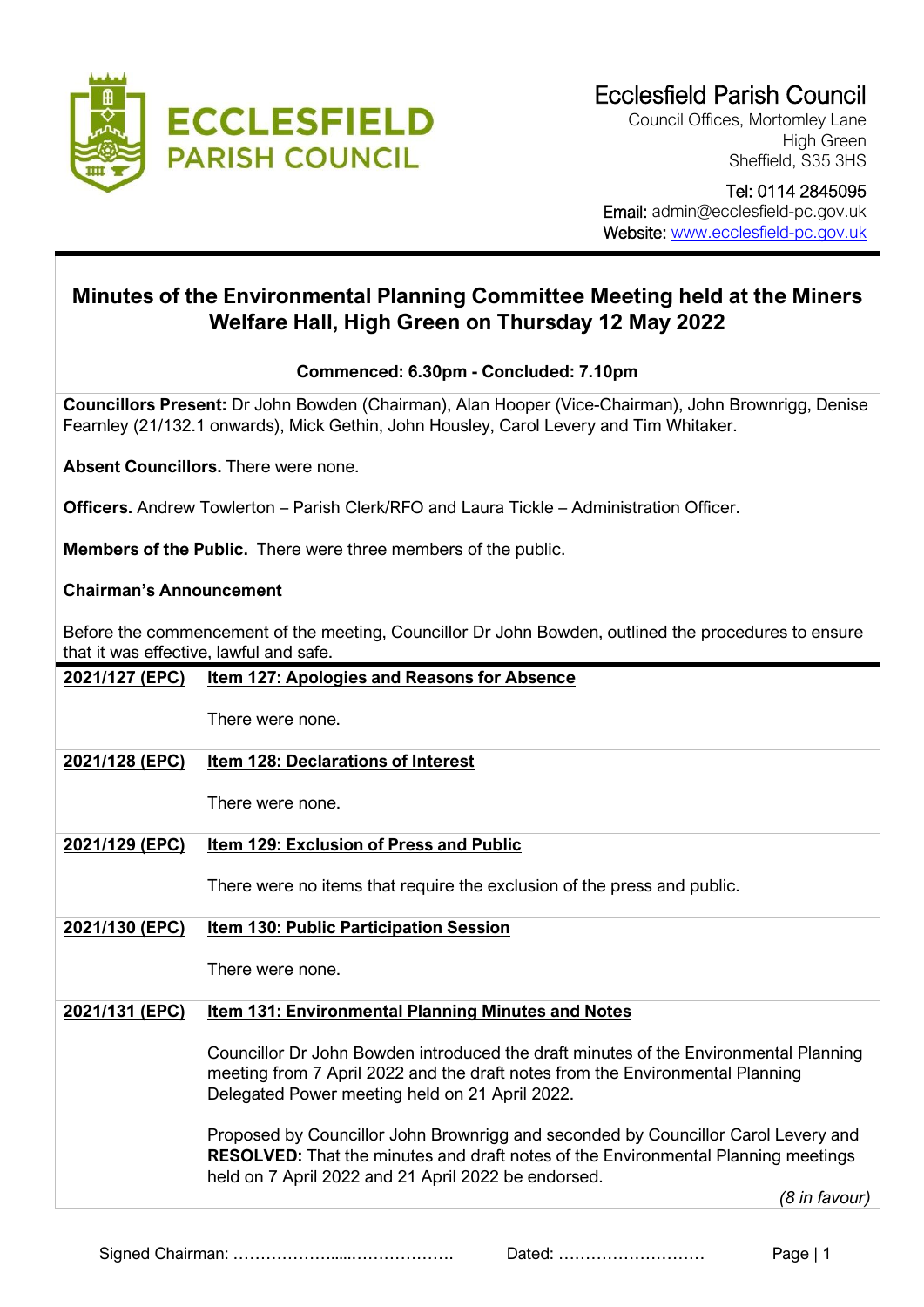#### **2021/132 (EPC) Item 132: Planning Matters**

132.1 To note and consider the list of planning applications for comment since the last meeting and any delegated to the Admin Officer in accordance with Council Policy.

9 were considered.

| <b>Date</b><br><b>Received</b> | <b>Planning</b><br>Reference | <b>Site Location</b>                                                                           | <b>Brief Description of</b><br>Proposal                                                                                                                                                                                                                                                                      | <b>Date</b><br><b>Comments</b><br><b>Due</b> |
|--------------------------------|------------------------------|------------------------------------------------------------------------------------------------|--------------------------------------------------------------------------------------------------------------------------------------------------------------------------------------------------------------------------------------------------------------------------------------------------------------|----------------------------------------------|
| 20/04/2022                     | 22/01113/FUL                 | <b>472 Burncross</b><br>Road, Sheffield, S35<br>1SL                                            | Demolition of<br>conservatory and<br>erection of single<br>storey extension in<br>matching render to<br>dwellinghouse.                                                                                                                                                                                       | 11/05/2022                                   |
| 25/04/2022                     | 22/01409/FUL                 | Lower<br><b>Butterthwaite Farm,</b><br><b>125 Butterthwaite</b><br>Lane, Sheffield, S35<br>9WA | Demolition of barn<br>(retrospective) and<br>erection of 1 no.<br>dwellinghouse with<br>associated<br>landscaping and<br>access.                                                                                                                                                                             | 16/05/2022                                   |
| 27/04/2022                     | 22/01487/FUL                 | 130A Springwood<br>Lane, Sheffield,<br><b>S35 4JQ</b>                                          | Erection of single-<br>storey from extension<br>in matching render to<br>dwelling.                                                                                                                                                                                                                           | 18/05/2022                                   |
| 03/05/2022                     | 22/01331/FUL                 | 3 Ecclesfield Court,<br>Sheffield, S35 9AD                                                     | Erection of a balcony<br>to the front of<br>dwellinghouse.                                                                                                                                                                                                                                                   | 23/05/2022                                   |
| 03/05/2022                     | 22/01507/FUL                 | 1C and 1B Wortley<br>Road, Sheffield,<br><b>S35 4LQ</b>                                        | Alterations and<br>change of use from<br>car vehicle spares<br>shop to restaurant<br>(Use Class E(b)).                                                                                                                                                                                                       | 24/05/2022                                   |
| 03/05/2022                     | 22/01418/FUL                 | <b>Barnes Hall,</b><br><b>Bracken Hill,</b><br>Sheffield, S35 1RD                              | Internal/external<br>alterations to the<br>south facing wing<br>(1897) and existing<br>north<br>extension (1994)<br>including<br>enlargement of<br>existing extension<br>and removal of<br>extension parapet,<br>alterations to<br>fenestration on both<br>south facing<br>wing/north extension<br>including | 24/05/2022                                   |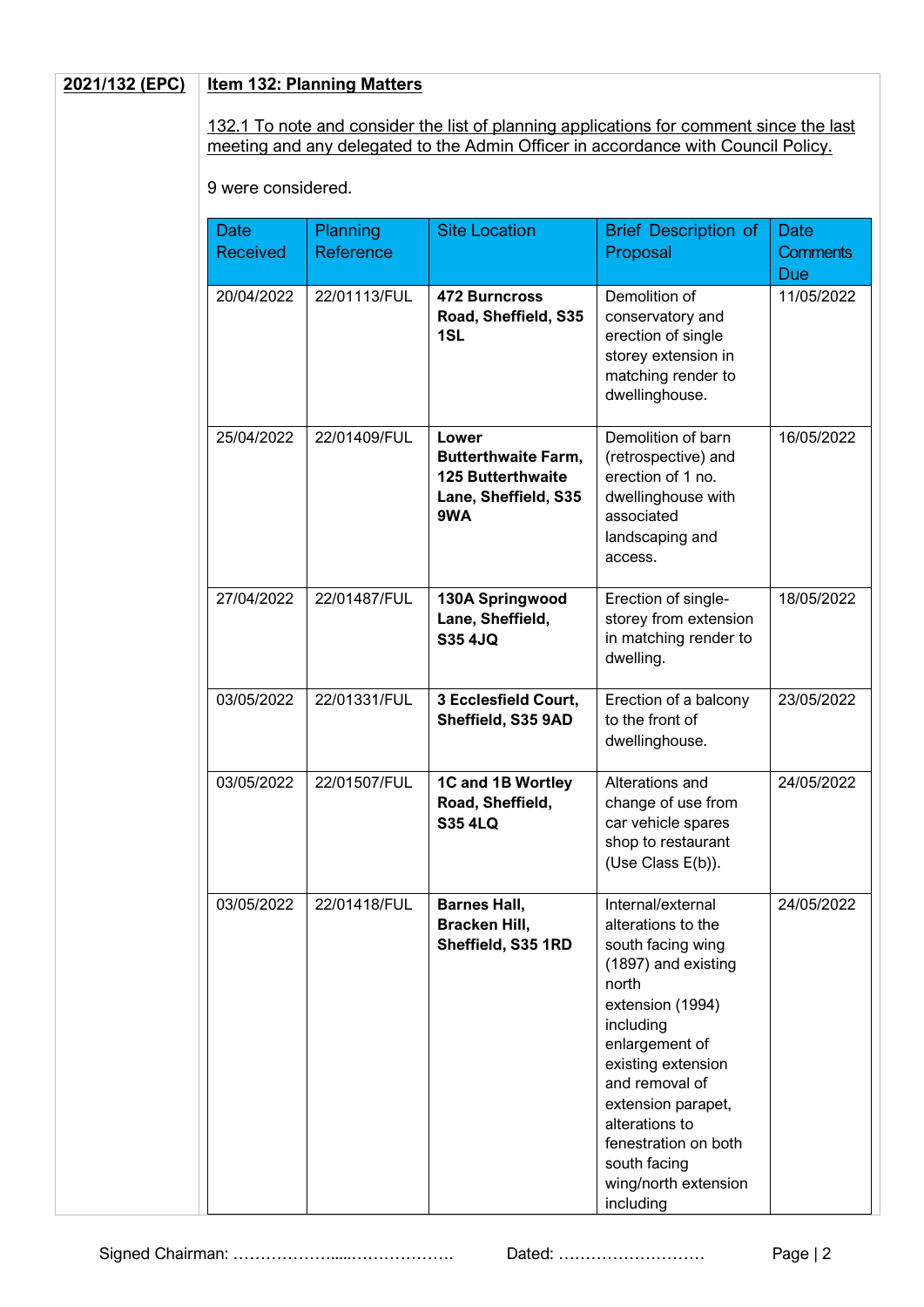|            |              |                                                                                                           | replacement of<br>existing ground and<br>first floor windows of<br>south wing with<br>double glazing and<br>replace entrance<br>doors also<br>replacement of single<br>sash ground floor<br>window on the main<br>building.                                                                                                                                                                                                                                                                                                                 |            |
|------------|--------------|-----------------------------------------------------------------------------------------------------------|---------------------------------------------------------------------------------------------------------------------------------------------------------------------------------------------------------------------------------------------------------------------------------------------------------------------------------------------------------------------------------------------------------------------------------------------------------------------------------------------------------------------------------------------|------------|
| 03/05/2022 | 22/01419/LBC | <b>Barnes Hall,</b><br>Bracken Hill,<br>Sheffield, S35 1RD                                                | Internal/external<br>alterations to the<br>south facing wing<br>(1897) and existing<br>north<br>extension (1994)<br>including<br>enlargement of<br>existing extension<br>and removal of<br>extension parapet,<br>alterations to<br>fenestration on both<br>south facing<br>wing/north extension<br>including<br>replacement of<br>existing ground and<br>first floor windows of<br>south wing with<br>double glazing and<br>replace entrance<br>doors also<br>replacement of single<br>sash ground floor<br>window on the main<br>building. | 24/05/2022 |
| 03/05/2022 | 22/01111/OUT | <b>St Marys Roman</b><br><b>Catholic Church</b><br>Hall, Pack Horse<br>Lane, Sheffield,<br><b>S35 3HY</b> | Outline application<br>(all matters reserved<br>except access) for the<br>demolition of existing<br>buildings and erection<br>of 2 dwellinghouses.                                                                                                                                                                                                                                                                                                                                                                                          | 24/05/2022 |
| 04/05/2022 | 22/01689/TEL | <b>Land Adjacent to 17</b><br><b>Chapel Road,</b><br>Chapeltown,<br>Sheffield, S35 1SS                    | Erection of 15m<br>phase 8 monopole<br>with associated<br>cabinets and ancillary<br>works<br>(Application for<br>determination if<br>approval required for<br>siting and<br>appearance).                                                                                                                                                                                                                                                                                                                                                    | 25/05/2022 |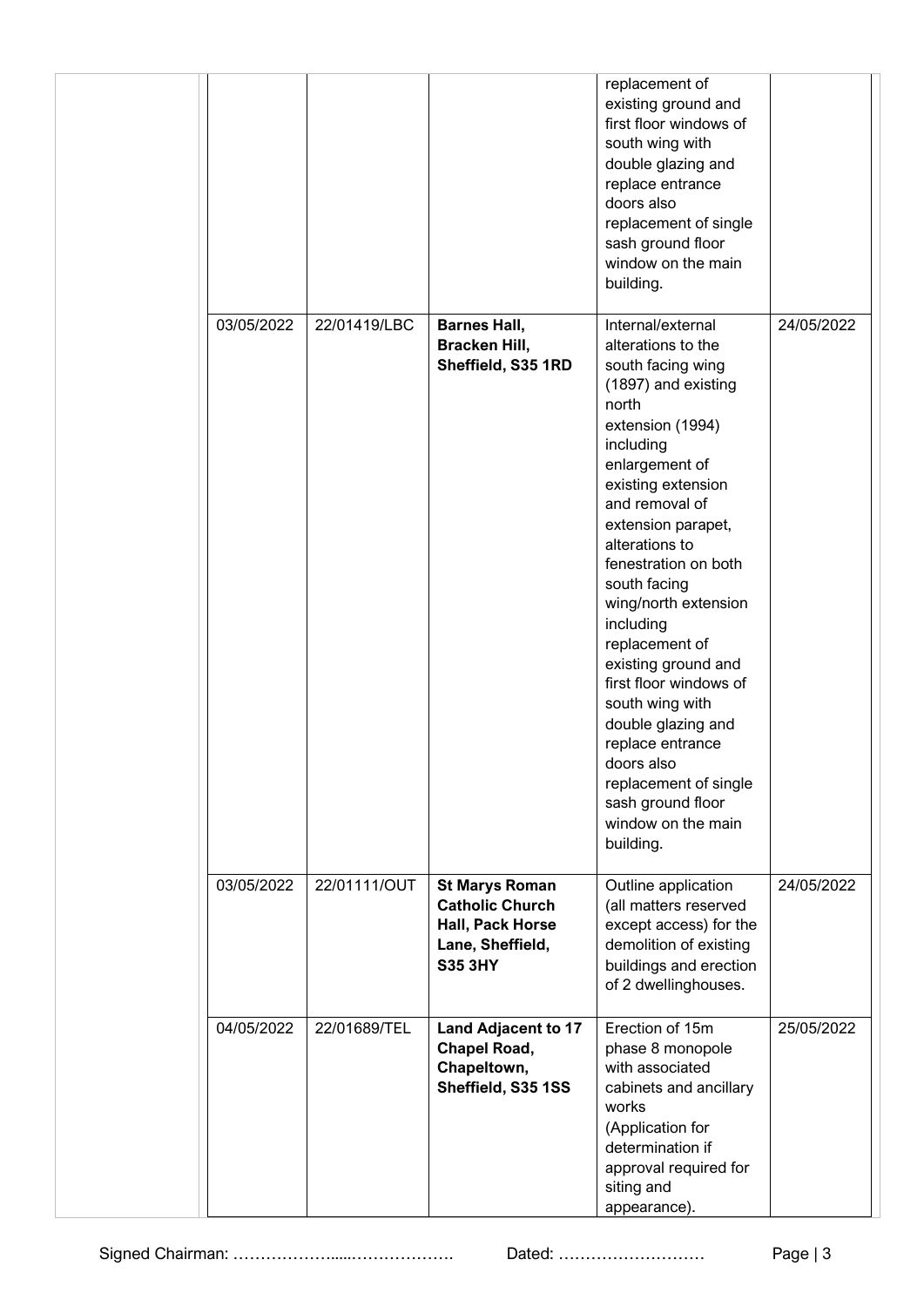Proposed by Councillor John Brownrigg and seconded by Councillor Denise Fearnley and **RESOLVED:** That the Council has no objections or comments to make on these planning applications except for:

- 1) 22/01111/OUT St Mary's Roman Catholic Church Hall, Pack Horse Lane, Sheffield, S35 3HY – Outline application (all matters reserved except access) for the demolition of existing buildings and erection of 2 dwellinghouses. The Committee have no objections to the application, but they have noted and support the comment from The Coal Authority regarding the need for a coal risk assessment received in relation to this planning application. The Committee would like this issue addressed.
- 2) 22/01689/TEL Land Adjacent to 17 Chapel Road, Chapeltown, Sheffield, S35 1SS – Erection of 15m phase 8 monopole with associated cabinets and ancillary works (Application for determination if approval required for siting and appearance) – The Committee supports the resident's concerns. The Committee would also like more specific information as to where the monopole will be sited on Chapel Rd.

 *(8 in favour)*

132.2 To receive notifications of any planning decision notices (listed) The Committee was informed of notifications of planning decision notices for 4 planning applications, as follows:

|               | Planning<br>Reference                   | <b>Site/Location Proposal</b>                                                                                                                                                                            | Outcome                |
|---------------|-----------------------------------------|----------------------------------------------------------------------------------------------------------------------------------------------------------------------------------------------------------|------------------------|
|               | 22/00222/FUL                            | 62 Chapel Road, Chapeltown,<br>Sheffield, S35 1ZG<br>Application to allow alterations to north-<br>west side extension (amendment to<br>planning approval 21/03008/FUL).                                 | Granted conditionally. |
|               | 22/00584/FUL                            | 162 Greengate Lane, Sheffield, High<br>Green, Sheffield, S35 3GT<br>Demolition of outbuilding and erection<br>of a three storey side extension with a<br>rear dormer window and erection of a<br>garage. | Granted conditionally. |
|               | 22/00849/FUL                            | 42 Mafeking Place, Sheffield, S35<br>2UT<br>Demolition of rear conservatory and<br>erection of two/single storey rear<br>extension to dwellinghouse.                                                     | Granted conditionally. |
|               | 22/00988/FUL                            | 44 Housley Park, Sheffield, S35 2UE<br>Demolition of detached garage and<br>outbuilding, erection of single storey<br>side and rear extension to<br>dwellinghouse.                                       | Granted conditionally. |
|               | These were noted by the Committee.      |                                                                                                                                                                                                          |                        |
| 2021/133(EPC) | <b>Item 133: Licensing Applications</b> |                                                                                                                                                                                                          |                        |
|               |                                         | Notification from TRAXX Market, Chapeltown to play live music on the following dates,                                                                                                                    |                        |